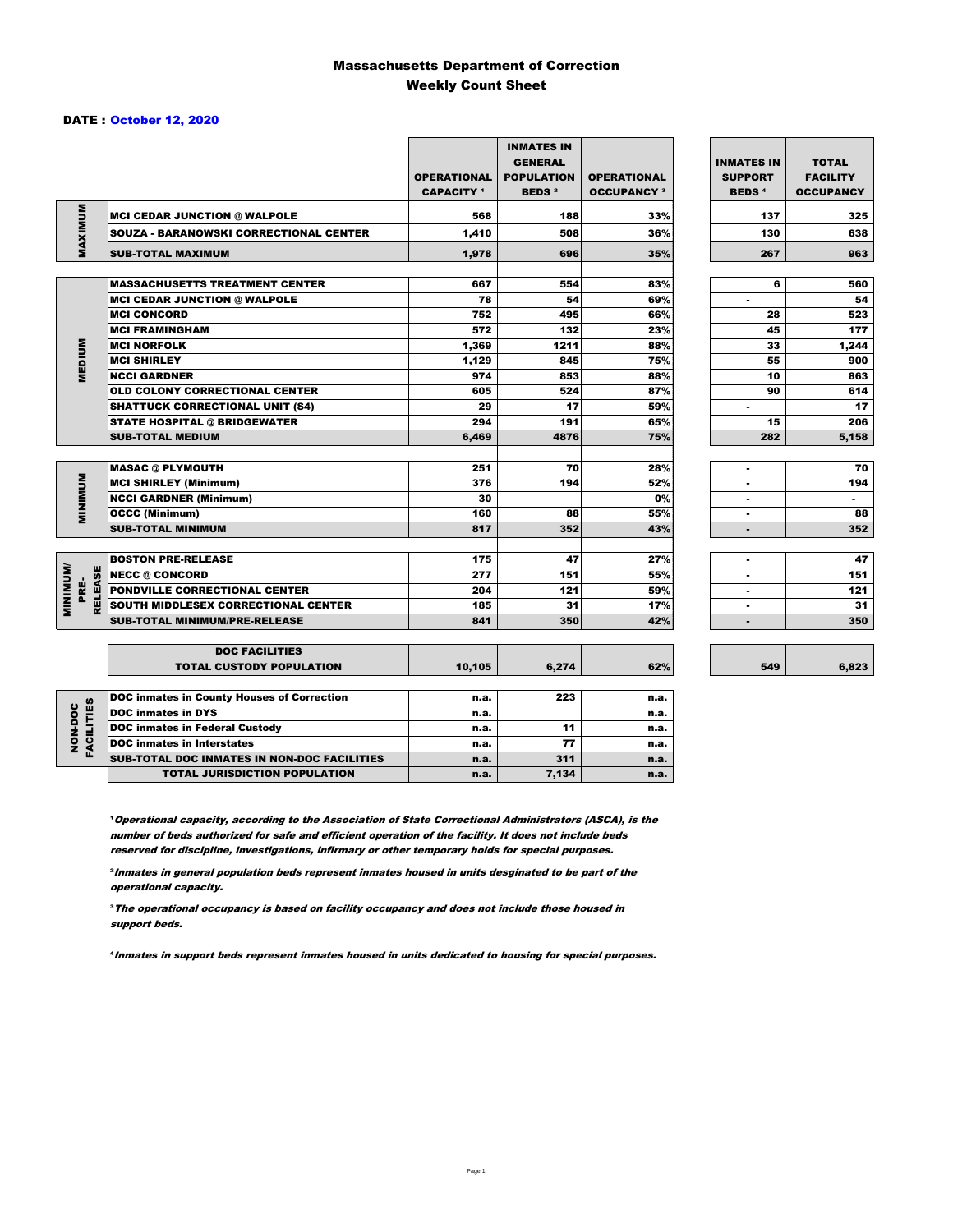### Massachusetts Department of Correction Weekly Count Sheet

| <b>CORRECTIONAL FACILITIES</b>      | <b>TREATMENT</b> | <b>FACILITY</b>  |
|-------------------------------------|------------------|------------------|
| <b>HOSPITAL MISSION</b>             | <b>BEDS</b>      | <b>OCCUPANCY</b> |
| <b>ISHATTUCK CORRECTIONAL UNIT</b>  | 29               |                  |
| <b>STATE HOSPITAL @ BRIDGEWATER</b> | 372              | 191              |
| <b>TOTAL</b>                        | 401              | 208              |

| <b>DOC INMATES IN COUNTY FACILITIES</b>                         | <b>FACILITY</b>  |
|-----------------------------------------------------------------|------------------|
|                                                                 |                  |
|                                                                 | <b>OCCUPANCY</b> |
| <b>BARNSTABLE COUNTY</b>                                        |                  |
| <b>BERKSHIRE COUNTY</b>                                         | $\mathbf{z}$     |
| <b>BRISTOL COUNTY</b>                                           |                  |
| <b>DUKES COUNTY</b>                                             |                  |
| <b>ESSEX COUNTY</b>                                             | 1                |
| <b>FRANKLIN COUNTY</b>                                          | 11               |
| <b>HAMPDEN COUNTY*</b>                                          | 179              |
| <b>HAMPSHIRE COUNTY</b>                                         | 7                |
| <b>MIDDLESEX COUNTY</b>                                         |                  |
| <b>NORFOLK COUNTY</b>                                           | ۰                |
| <b>PLYMOUTH COUNTY</b>                                          | 23               |
| <b>SUFFOLK COUNTY</b>                                           |                  |
| <b>WORCESTER COUNTY</b>                                         |                  |
| <b>TOTAL</b>                                                    | 223              |
| *Note* Hampden County has 135 Section 35 inmates (Stoney Brook) |                  |
| <b>DOC INMATES IN OTHER FACILITIES</b>                          | <b>FACILITY</b>  |
|                                                                 | <b>OCCUPANCY</b> |
| <b>FEDERAL BUREAU OF PRISONS</b>                                | 11               |
| <b>DYS</b>                                                      |                  |
| <b>INTERSTATES</b>                                              | 77               |
| <b>TOTAL</b>                                                    | 88               |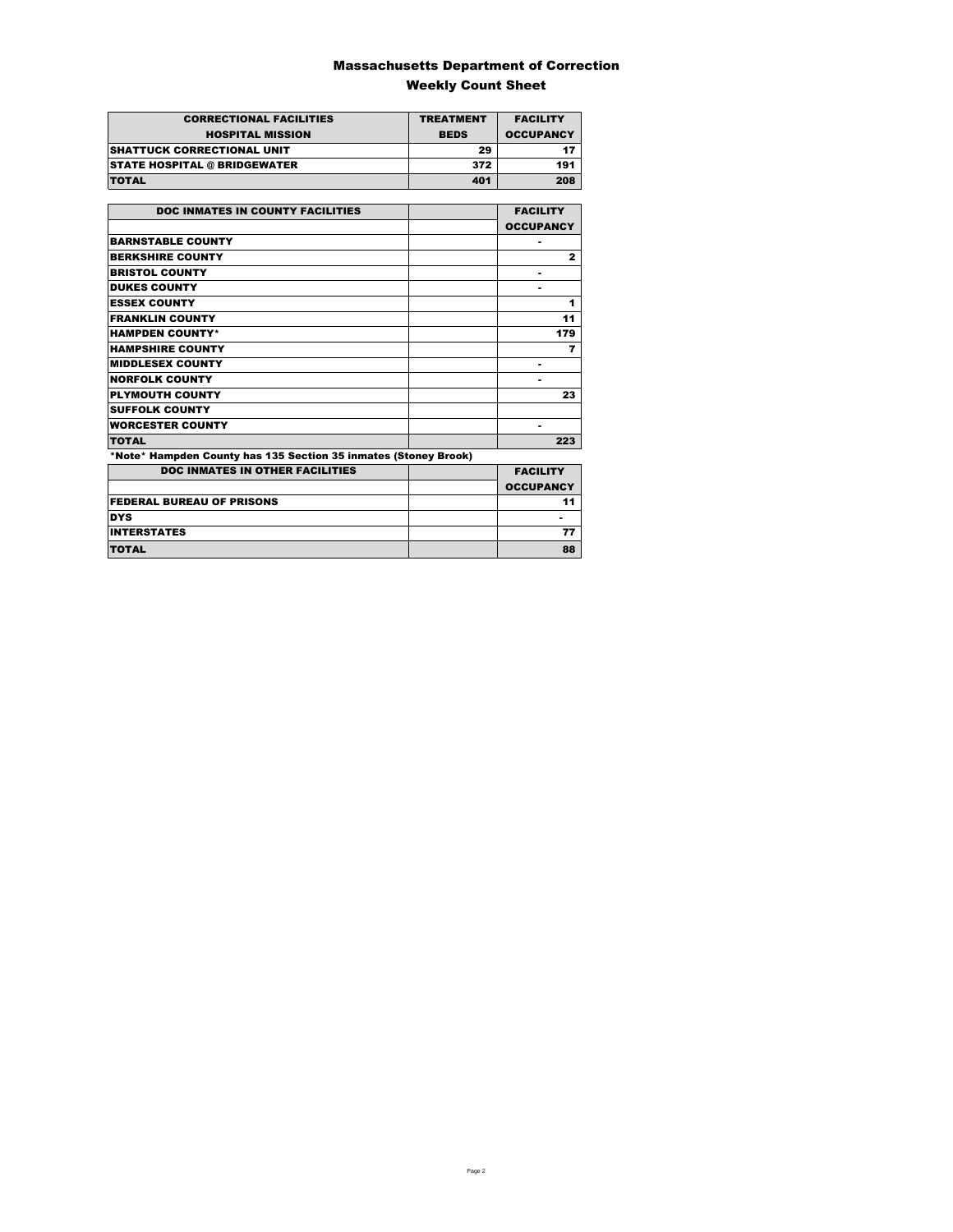#### **10/12/20**

| <b>COUNTY</b>                        | <b>SECURITY LEVEL</b>                 |                               |                                |                             |                                  |                             |                                 |                             |                                     |                            | <b>TOTAL</b>                 |                            |
|--------------------------------------|---------------------------------------|-------------------------------|--------------------------------|-----------------------------|----------------------------------|-----------------------------|---------------------------------|-----------------------------|-------------------------------------|----------------------------|------------------------------|----------------------------|
| <b>BARNSTABLE</b>                    | <b>TYPE</b>                           | <b>MAXIMUM</b>                |                                | <b>MEDIUM</b>               |                                  |                             | <b>MINIMUM</b>                  |                             | <b>PRE-RELEASE</b>                  |                            | <b>TOTAL</b>                 |                            |
|                                      |                                       | <b>MALE</b>                   | <b>FEMALE</b>                  | <b>MALE</b>                 | <b>FEMALE</b>                    | <b>MALE</b>                 | <b>FEMALE</b>                   | <b>MALE</b>                 | <b>FEMALE</b>                       | <b>MALE</b>                | <b>FEMALE</b>                | <b>FACILITY</b>            |
|                                      | <b>COUNTY</b>                         | $\mathbf 0$                   | $\mathbf{0}$                   | 62                          | 6                                | $\mathbf 0$                 | 0                               | $\mathbf{0}$                | $\mathbf{0}$                        | 62                         | 6                            | 68                         |
| <b>HOUSE OF</b>                      | <b>STATE</b>                          | $\overline{0}$                | $\mathbf 0$                    | 0<br>0                      | $\overline{0}$<br>0              | $\mathbf 0$<br>$\mathbf{0}$ | $\overline{0}$                  | $\mathbf{0}$                | $\overline{0}$                      | $\mathbf 0$<br>$\mathbf 0$ | $\mathbf 0$<br>0             | $\mathbf 0$<br>$\mathbf 0$ |
| <b>CORRECTION</b>                    | FEDERAL<br><b>TOTAL</b>               | $\mathbf 0$<br>$\mathbf 0$    | $\mathbf{0}$<br>$\mathbf{0}$   | 62                          | 6                                | $\overline{0}$              | $\mathbf 0$<br>$\mathbf 0$      | $\mathbf 0$<br>$\mathbf{0}$ | $\overline{0}$<br>$\mathbf 0$       | 62                         | 6                            | 68                         |
|                                      | <b>COUNTY</b>                         | $\mathbf 0$                   | $\mathbf{0}$                   | 99                          | 7                                | $\mathbf 0$                 | $\mathbf 0$                     | $\mathbf 0$                 | $\overline{0}$                      | 99                         | 7                            | 106                        |
| JAIL                                 | <b>OTHER COUNTY</b>                   | $\mathbf 0$                   | $\mathbf{0}$                   | 0                           | 1                                | $\mathbf{0}$                | $\overline{0}$                  | $\mathbf 0$                 | $\overline{0}$                      | $\mathbf 0$                | 1                            | 1                          |
|                                      | <b>FEDERAL</b>                        | $\overline{0}$                | $\mathbf{0}$                   | 0                           | C                                | $\Omega$                    | $\overline{0}$                  | $\Omega$                    | $\overline{0}$                      | $\mathbf 0$                | 0                            | $\overline{0}$             |
|                                      | <b>TOTAL</b>                          | $\overline{0}$                | $\Omega$                       | 99                          | 8                                | $\Omega$                    | $\overline{0}$                  | $\Omega$                    | $\overline{0}$                      | 99                         | 8                            | 107                        |
|                                      | <b>FACILITY TOTAL</b>                 | 0                             | 0                              | 161                         | 14                               | $\mathbf{0}$                | 0                               | 0                           | 0                                   | 161                        | 14                           | 175                        |
| <b>BERKSHIRE</b>                     | <b>TYPE</b>                           | <b>MAXIMUM</b>                |                                |                             | <b>MEDIUM</b>                    |                             | <b>MINIMUM</b>                  |                             | <b>PRE-RELEASE</b>                  |                            | <b>TOTAL</b>                 |                            |
|                                      |                                       | <b>MALE</b>                   | <b>FEMALE</b>                  | <b>MALE</b>                 | <b>FEMALE</b>                    | <b>MALE</b>                 | <b>FEMALE</b>                   | <b>MALE</b>                 | <b>FEMALE</b>                       | <b>MALE</b>                | <b>FEMALE</b>                | <b>FACILITY</b>            |
|                                      | <b>COUNTY</b>                         | $\mathbf{0}$                  | $\mathbf 0$                    | 49                          | 0                                | $\mathbf{0}$                | $\mathbf 0$                     | $\mathbf{0}$                | $\mathbf 0$                         | 49                         | 0                            | 49                         |
| <b>HOUSE OF</b>                      | <b>STATE</b>                          | 0                             | $\mathbf{0}$                   | 2                           | $\mathbf 0$                      | $\mathbf{0}$                | $\mathbf 0$                     | $\mathbf{0}$                | $\mathbf{0}$                        | $\overline{2}$             | 0                            | $\overline{c}$             |
| <b>CORRECTION</b>                    | <b>FEDERAL</b>                        | $\mathbf 0$                   | $\mathbf 0$                    | 0                           | $\overline{0}$                   | $\mathbf{0}$                | $\overline{0}$                  | $\mathbf{0}$                | $\mathbf 0$                         | $\mathbf 0$                | 0                            | $\mathbf 0$                |
|                                      | <b>TOTAL</b>                          | $\overline{0}$                | $\mathbf{0}$                   | 51                          | $\overline{0}$                   | $\overline{0}$              | $\overline{0}$                  | $\mathbf{0}$                | $\overline{0}$                      | 51                         | $\overline{0}$               | 51                         |
|                                      | <b>COUNTY</b>                         | $\overline{0}$                | $\overline{0}$<br>$\mathbf{0}$ | 91                          | $\overline{0}$<br>$\overline{0}$ | $\mathbf 0$<br>$\mathbf{0}$ | $\overline{0}$<br>$\mathbf 0$   | $\overline{0}$<br>$\Omega$  | $\overline{0}$<br>$\mathbf{0}$      | 91<br>$\mathbf 0$          | $\mathbf{0}$<br>$\mathbf{0}$ | 91                         |
| <b>JAIL</b>                          | <b>OTHER COUNTY</b><br><b>FEDERAL</b> | 0<br>$\mathbf 0$              | $\mathbf{0}$                   | 0<br>0                      | $\overline{0}$                   | $\mathbf{0}$                | $\overline{0}$                  | $\mathbf 0$                 | $\overline{0}$                      | $\mathbf 0$                | $\mathbf{0}$                 | 0<br>$\mathbf 0$           |
|                                      | <b>TOTAL</b>                          | $\mathbf 0$                   | $\mathbf{0}$                   | 91                          | $\overline{0}$                   | $\mathbf{0}$                | $\mathbf 0$                     | $\mathbf{0}$                | $\mathbf 0$                         | 91                         | $\overline{0}$               | 91                         |
|                                      | <b>FACILITY TOTAL</b>                 | 0                             | $\mathbf{0}$                   | 142                         | 0                                | 0                           | $\bf{0}$                        | 0                           | 0                                   | 142                        | 0                            | 142                        |
|                                      |                                       |                               |                                |                             |                                  |                             |                                 |                             |                                     |                            |                              |                            |
| <b>BRISTOL</b>                       | <b>TYPE</b>                           | <b>MAXIMUM</b>                |                                |                             | <b>MEDIUM</b>                    |                             | <b>MINIMUM</b>                  |                             | <b>PRE-RELEASE</b>                  |                            | <b>TOTAL</b>                 |                            |
| <b>Ash Street</b>                    | <b>COUNTY</b>                         | <b>MALE</b><br>0              | <b>FEMALE</b><br>$\mathbf{0}$  | <b>MALE</b><br>13           | <b>FEMALE</b><br>0               | <b>MALE</b><br>$\mathbf 0$  | <b>FEMALE</b><br>0              | <b>MALE</b><br>$\mathbf{0}$ | <b>FEMALE</b><br>$\mathbf{0}$       | <b>MALE</b><br>13          | <b>FEMALE</b><br>0           | <b>FACILITY</b><br>13      |
| <b>HOUSE OF</b>                      | <b>STATE</b>                          | $\mathbf{0}$                  | $\mathbf{0}$                   | 0                           | $\mathbf 0$                      | $\mathbf{0}$                | $\mathbf{0}$                    | $\mathbf{0}$                | $\mathbf{0}$                        | 0                          | 0                            | 0                          |
| <b>CORRECTION</b>                    | <b>FEDERAL</b>                        | $\mathbf{0}$                  | $\mathbf{0}$                   | 0                           | $\mathbf{0}$                     | $\mathbf{0}$                | $\overline{0}$                  | $\mathbf{0}$                | $\overline{0}$                      | $\mathbf 0$                | 0                            | $\mathbf 0$                |
|                                      | <b>TOTAL</b>                          | $\overline{0}$                | $\overline{0}$                 | 13                          | $\overline{0}$                   | $\mathbf 0$                 | $\overline{0}$                  | $\mathbf{0}$                | $\overline{0}$                      | 13                         | $\overline{0}$               | 13                         |
|                                      | <b>COUNTY</b>                         | $\overline{0}$                | $\overline{0}$                 | 85                          | $\overline{0}$                   | $\mathbf 0$                 | $\overline{0}$                  | $\overline{0}$              | $\overline{0}$                      | 85                         | $\overline{0}$               | 85                         |
| JAIL                                 | <b>OTHER COUNTY</b>                   | $\mathbf 0$                   | $\mathbf 0$                    | 0                           | $\overline{0}$                   | $\mathbf{0}$                | $\overline{0}$                  | $\mathbf 0$                 | $\overline{0}$                      | $\mathbf 0$                | $\mathbf{0}$                 | $\mathbf 0$                |
|                                      | FEDERAL                               | $\overline{0}$                | $\mathbf{0}$                   | 0                           | $\overline{0}$                   | $\Omega$                    | $\overline{0}$                  | $\Omega$                    |                                     | $\mathbf 0$                | 0                            | $\mathbf 0$                |
|                                      | <b>TOTAL</b>                          | $\overline{0}$                | $\mathbf{0}$                   | 85                          | $\overline{0}$                   | $\overline{0}$              | $\overline{0}$                  | $\overline{0}$              | $\overline{0}$                      | 85                         | $\overline{0}$               | 85                         |
|                                      | <b>FACILITY TOTAL</b>                 | 0                             | 0                              | 98                          | 0                                | 0                           | 0                               | 0                           | 0                                   | 98                         | 0                            | 98                         |
| <b>BRISTOL</b>                       | <b>TYPE</b>                           | <b>MAXIMUM</b>                |                                |                             | <b>MEDIUM</b>                    |                             | <b>MINIMUM</b>                  |                             | <b>PRE-RELEASE</b>                  |                            | <b>TOTAL</b>                 |                            |
| <b>Dartmouth</b>                     |                                       | <b>MALE</b>                   | <b>FEMALE</b>                  | <b>MALE</b>                 | <b>FEMALE</b>                    | <b>MALE</b>                 | <b>FEMALE</b>                   | <b>MALE</b>                 | <b>FEMALE</b>                       | <b>MALE</b>                | <b>FEMALE</b>                | <b>FACILITY</b>            |
|                                      | <b>COUNTY</b>                         | $\mathbf 0$                   | $\mathbf 0$                    | 119                         | 0<br>$\overline{0}$              | 0                           | 0                               | 0                           | 0                                   | 119                        | 0<br>$\mathbf 0$             | 119                        |
| <b>HOUSE OF</b><br><b>CORRECTION</b> | <b>STATE</b><br><b>FEDERAL</b>        | $\mathbf 0$<br>$\mathbf 0$    | $\mathbf{0}$<br>$\mathbf{0}$   | 0<br>1                      | 0                                | $\Omega$<br>$\mathbf 0$     | 0<br>0                          | $\Omega$<br>$\mathbf 0$     | $\mathbf{0}$<br>$\mathbf{0}$        | 0<br>$\mathbf{1}$          | 0                            | 0<br>1                     |
|                                      | <b>TOTAL</b>                          | $\mathbf 0$                   | $\mathbf{0}$                   | 120                         | $\mathbf 0$                      | $\overline{0}$              | $\mathbf 0$                     | $\mathbf{0}$                | $\overline{0}$                      | 120                        | $\mathbf 0$                  | 120                        |
|                                      | <b>COUNTY</b>                         | $\mathbf 0$                   | $\mathbf{0}$                   | 389                         | 13                               | $\mathbf{0}$                | $\mathbf 0$                     | $\mathbf{0}$                | $\mathbf 0$                         | 389                        | 13                           | 402                        |
| JAIL                                 | <b>OTHER COUNTY</b>                   | $\overline{0}$                | $\mathbf{0}$                   | 30                          | $\mathbf 0$                      | $\mathbf{0}$                | $\overline{0}$                  | $\mathbf 0$                 | $\overline{0}$                      | 30                         | 0                            | 30                         |
|                                      | FEDERAL                               | $\mathbf 0$                   | $\mathbf{0}$                   | 2                           | 0                                | $\mathbf{0}$                | 0                               | $\mathbf{0}$                | $\mathbf 0$                         | $\overline{2}$             | $\mathbf 0$                  | $\overline{c}$             |
|                                      | <b>TOTAL</b>                          | $\mathbf 0$                   | $\overline{0}$                 | 421                         | 13                               | $\mathbf 0$                 | $\mathbf 0$                     | $\overline{0}$              | $\mathbf 0$                         | 421                        | 13                           | 434                        |
|                                      | <b>FACILITY TOTAL</b>                 | $\mathbf 0$                   | $\mathbf{0}$                   | 541                         | 13                               | $\mathbf{0}$                | $\bf{0}$                        | 0                           | 0                                   | 541                        | 13                           | 554                        |
| <b>BRISTOL</b>                       | <b>TYPE</b>                           | <b>MAXIMUM</b>                |                                |                             | <b>MEDIUM</b>                    |                             | <b>MINIMUM</b>                  |                             | <b>PRE-RELEASE</b>                  |                            | <b>TOTAL</b>                 |                            |
| <b>Women's Center</b>                |                                       | <b>MALE</b>                   | <b>FEMALE</b>                  | <b>MALE</b>                 | <b>FEMALE</b>                    | <b>MALE</b>                 | <b>FEMALE</b>                   | <b>MALE</b>                 | <b>FEMALE</b>                       | <b>MALE</b>                | <b>FEMALE</b>                | <b>FACILITY</b>            |
|                                      | <b>COUNTY</b>                         | 0                             | 0                              | 0                           | 4                                | $\mathbf 0$                 | 3                               | 0                           | $\mathbf 0$                         | 0                          | 7                            | 7                          |
| <b>SENTENCED</b>                     | <b>STATE</b>                          | $\overline{0}$                | $\Omega$                       | $\overline{0}$              | $\mathbf 0$                      | $\overline{0}$              | $\mathbf 0$                     | $\mathbf{0}$                | $\mathbf{0}$                        | $\mathbf{0}$               | $\overline{0}$               | $\mathbf 0$                |
|                                      | <b>FEDERAL</b>                        | 0                             | $\mathbf 0$                    | 0                           | $\mathbf 0$                      | $\mathbf{0}$                | $\mathbf 0$                     | $\mathbf 0$                 | $\mathbf 0$                         | $\pmb{0}$                  | 0                            | $\pmb{0}$                  |
|                                      | <b>TOTAL</b>                          | $\mathbf 0$                   | $\mathbf{0}$                   | $\overline{0}$              | $\overline{\mathcal{A}}$         | $\mathbf{0}$                | 3                               | $\mathbf{0}$                | $\overline{0}$                      | $\mathbf 0$                | $\overline{7}$               | $\overline{7}$             |
|                                      | <b>COUNTY</b>                         | $\mathbf 0$                   | $\mathbf 0$<br>$\mathbf 0$     | $\overline{0}$<br>$\pmb{0}$ | 25<br>$\mathbf 0$                | $\Omega$<br>$\mathbf 0$     | $\overline{0}$                  | $\mathbf 0$<br>$\mathbf{0}$ | $\overline{0}$<br>$\mathbf{0}$      | $\pmb{0}$<br>$\pmb{0}$     | 25<br>0                      | 25<br>$\pmb{0}$            |
| <b>UNSENTENCED</b>                   | INS<br><b>FEDERAL</b>                 | 0<br>$\overline{0}$           | $\Omega$                       | $\overline{0}$              | $\overline{0}$                   | $\mathbf{0}$                | 0<br>$\overline{0}$             | $\mathbf 0$                 | $\overline{0}$                      | $\pmb{0}$                  | $\pmb{0}$                    | $\mathbf 0$                |
|                                      | <b>TOTAL</b>                          | $\overline{0}$                | $\mathbf{0}$                   | $\mathbf 0$                 | 25                               | $\overline{0}$              | $\overline{0}$                  | $\overline{0}$              | $\overline{0}$                      | $\bf 0$                    | 25                           | 25                         |
|                                      | <b>FACILITY TOTAL</b>                 | $\mathbf 0$                   | $\mathbf{0}$                   | 0                           | 29                               | $\mathbf{0}$                | 3                               | $\mathbf 0$                 | 0                                   | 0                          | 32                           | 32                         |
|                                      |                                       |                               |                                |                             |                                  |                             |                                 |                             |                                     |                            |                              |                            |
| <b>DUKES</b>                         | <b>TYPE</b>                           | <b>MAXIMUM</b><br><b>MALE</b> | <b>FEMALE</b>                  | <b>MALE</b>                 | <b>MEDIUM</b><br><b>FEMALE</b>   | <b>MALE</b>                 | <b>MINIMUM</b><br><b>FEMALE</b> | <b>MALE</b>                 | <b>PRE-RELEASE</b><br><b>FEMALE</b> |                            | <b>TOTAL</b>                 | MALE   FEMALE   FACILITY   |
|                                      | <b>COUNTY</b>                         | $\overline{2}$                | $\mathbf{0}$                   | 1                           | $\mathbf 0$                      | $\mathbf{1}$                | $\mathbf{0}$                    | $\mathbf 0$                 | $\overline{0}$                      | 4                          | $\mathbf{0}$                 | 4                          |
| <b>HOUSE OF</b>                      | <b>STATE</b>                          | $\mathbf 0$                   | 0                              | 0                           | $\overline{0}$                   | $\overline{0}$              | 0                               | 0                           | $\overline{0}$                      | 0                          | 0                            | $\mathbf 0$                |
| <b>CORRECTION</b>                    | <b>FEDERAL</b>                        | 0                             | $\mathbf{0}$                   | 0                           | $\mathbf 0$                      | $\overline{0}$              | $\overline{0}$                  | $\mathbf 0$                 | $\overline{0}$                      | 0                          | 0                            | $\pmb{0}$                  |
|                                      | <b>TOTAL</b>                          | $\overline{2}$                | $\mathbf 0$                    | $\mathbf{1}$                | $\mathbf 0$                      | 1                           | $\mathbf 0$                     | $\mathbf 0$                 | $\overline{0}$                      | $\overline{4}$             | $\mathbf 0$                  | $\overline{\mathbf{4}}$    |
|                                      | <b>COUNTY</b>                         | 0                             | $\mathbf 0$                    | $\pmb{0}$                   | $\mathbf 0$                      | $\mathbf 0$                 | $\mathbf 0$                     | $\mathbf 0$                 | $\mathbf 0$                         | 0                          | $\pmb{0}$                    | $\pmb{0}$                  |
| JAIL                                 | <b>OTHER COUNTY</b>                   | $\overline{0}$                | $\mathbf{0}$                   | $\mathbf 0$                 | $\overline{0}$                   | $\mathbf{0}$                | $\mathbf 0$                     | $\mathbf{0}$                | $\overline{0}$                      | $\mathbf 0$                | $\mathbf{0}$                 | $\pmb{0}$                  |
|                                      | <b>FEDERAL</b>                        | 0                             | $\mathbf 0$                    | 0                           | 0                                | $\mathbf 0$                 | 0                               | $\mathbf 0$                 | $\mathbf 0$                         | 0                          | $\pmb{0}$                    | $\pmb{0}$                  |
|                                      | <b>TOTAL</b>                          | $\mathbf 0$<br>$\overline{a}$ | $\mathbf{0}$                   | $\pmb{0}$                   | $\mathbf 0$<br>$\mathbf 0$       | $\mathbf 0$<br>1            | $\mathbf 0$<br>$\mathbf 0$      | $\mathbf{0}$                |                                     | $\pmb{0}$                  | $\mathbf 0$                  | $\pmb{0}$                  |
|                                      | <b>FACILITY TOTAL</b>                 |                               | $\mathbf 0$                    | 1                           |                                  |                             |                                 | $\mathbf{0}$                |                                     | 4                          | 0                            | 4                          |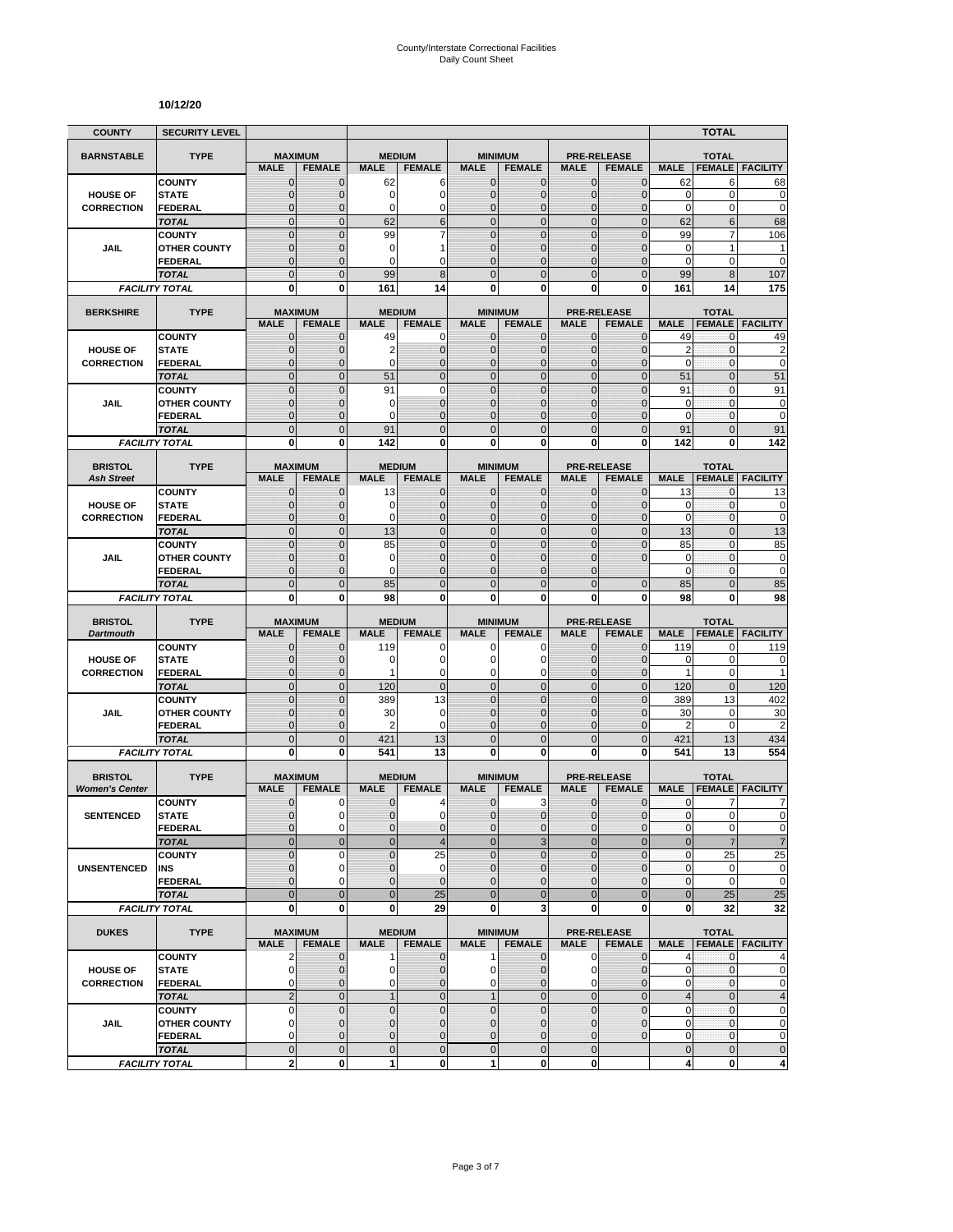# County/Interstate Correctional Facilities Daily Count Sheet

| <b>ESSEX</b>                         | <b>TYPE</b>                         |                                  | <b>MAXIMUM</b>                  | <b>MEDIUM</b>                |                                | <b>MINIMUM</b>               |                                 |                             | <b>PRE-RELEASE</b>                  |                            | <b>TOTAL</b>                  |                        |
|--------------------------------------|-------------------------------------|----------------------------------|---------------------------------|------------------------------|--------------------------------|------------------------------|---------------------------------|-----------------------------|-------------------------------------|----------------------------|-------------------------------|------------------------|
| <b>Middleton</b>                     |                                     | <b>MALE</b>                      | <b>FEMALE</b>                   | <b>MALE</b>                  | <b>FEMALE</b>                  | <b>MALE</b>                  | <b>FEMALE</b>                   | <b>MALE</b>                 | <b>FEMALE</b>                       | <b>MALE</b>                |                               | <b>FEMALE FACILITY</b> |
|                                      | <b>COUNTY</b>                       | 0                                | $\mathbf 0$                     | 211                          | 0                              | $\mathbf{0}$                 | $\mathbf{0}$                    | $\mathbf{0}$                | $\Omega$                            | 211                        | 0                             | 211                    |
| <b>HOUSE OF</b>                      | <b>STATE</b>                        | 0                                | $\mathbf 0$                     | 0                            | 0                              | $\mathbf 0$                  | $\mathbf{0}$                    | $\mathbf{0}$                | $\Omega$                            | $\Omega$                   | $\mathbf{0}$                  | 0                      |
| <b>CORRECTION</b>                    | <b>FEDERAL</b>                      | $\Omega$<br>$\mathbf 0$          | $\mathbf 0$<br>$\overline{0}$   | $\Omega$                     | $\overline{0}$<br>$\mathbf 0$  | $\mathbf{0}$<br>$\mathbf{0}$ | $\mathbf{0}$<br>$\mathbf{0}$    | $\mathbf{0}$<br>$\mathbf 0$ | $\Omega$<br>$\mathbf{0}$            | $\Omega$                   | $\mathbf{0}$<br>$\mathbf{0}$  | $\mathbf 0$<br>211     |
|                                      | <b>TOTAL</b><br><b>COUNTY</b>       | $\mathbf 0$                      | $\mathbf{0}$                    | 211<br>688                   | $\overline{1}$                 | $\mathbf{0}$                 | $\mathbf 0$                     | $\mathbf{0}$                | $\overline{0}$                      | 211<br>688                 | $\mathbf{1}$                  | 689                    |
| JAIL                                 | <b>OTHER COUNTY</b>                 | $\mathbf{0}$                     | $\mathbf 0$                     | 0                            | 0                              | $\mathbf{0}$                 | $\Omega$                        | $\mathbf{0}$                | ſ                                   | $\Omega$                   | 0                             | 0                      |
|                                      | <b>FEDERAL</b>                      | $\mathbf{0}$                     |                                 | $\Omega$                     | 0                              | $\mathbf 0$                  | $\mathbf 0$                     | $\mathbf{0}$                | $\mathbf 0$                         | $\mathbf 0$                | 0                             | $\mathbf 0$            |
|                                      | <b>TOTAL</b>                        | $\Omega$                         | $\mathbf 0$                     | 688                          | 1                              | $\mathbf{0}$                 | $\Omega$                        | $\overline{0}$              | $\Omega$                            | 688                        |                               | 689                    |
|                                      | <b>FACILITY TOTAL</b>               | 0                                | 0                               | 899                          | 1                              | $\bf{0}$                     | 0                               | 0                           | 0                                   | 899                        |                               | 900                    |
|                                      |                                     |                                  |                                 |                              |                                |                              |                                 |                             |                                     |                            |                               |                        |
| <b>ESSEX</b><br>W.I.T.               | <b>TYPE</b>                         | <b>MALE</b>                      | <b>MAXIMUM</b><br><b>FEMALE</b> | <b>MALE</b>                  | <b>MEDIUM</b><br><b>FEMALE</b> | <b>MALE</b>                  | <b>MINIMUM</b><br><b>FEMALE</b> | <b>MALE</b>                 | <b>PRE-RELEASE</b><br><b>FEMALE</b> | <b>MALE</b>                | <b>TOTAL</b><br><b>FEMALE</b> | <b>FACILITY</b>        |
|                                      | <b>COUNTY</b>                       | $\mathbf{0}$                     | 0                               | $\mathbf 0$                  | $\mathbf{0}$                   | $\mathbf{0}$                 | $\mathbf{0}$                    | 0                           | 9                                   | 0                          | 9                             | 9                      |
| <b>SENTENCED</b>                     | <b>STATE</b>                        | 0                                | $\overline{0}$                  | $\mathbf{0}$                 | 0                              | $\mathbf{0}$                 | $\mathbf{0}$                    | $\mathbf 0$                 | 0                                   | $\mathbf 0$                | $\mathbf 0$                   | 0                      |
|                                      | <b>FEDERAL</b>                      | $\overline{0}$                   | $\mathbf 0$                     | $\Omega$                     | 0                              | $\mathbf{0}$                 | $\Omega$                        | $\mathbf 0$                 | 0                                   | $\Omega$                   | $\mathbf 0$                   | $\Omega$               |
|                                      | <b>TOTAL</b>                        | $\overline{0}$                   | $\overline{0}$                  | $\mathbf 0$                  | $\overline{0}$                 | $\mathbf{0}$                 | $\overline{0}$                  | $\overline{0}$              | 9                                   | $\mathbf{0}$               | 9                             | 9                      |
|                                      | <b>FACILITY TOTAL</b>               | $\bf{0}$                         | 0                               | $\bf{0}$                     | O                              | $\bf{0}$                     | 0                               | 0                           | 9                                   | $\bf{0}$                   | 9                             | 9                      |
| <b>ESSEX</b>                         | <b>TYPE</b>                         |                                  | <b>MAXIMUM</b>                  |                              | <b>MEDIUM</b>                  |                              | <b>MINIMUM</b>                  |                             | <b>PRE-RELEASE</b>                  |                            | <b>TOTAL</b>                  |                        |
| LCAC                                 |                                     | <b>MALE</b>                      | <b>FEMALE</b>                   | <b>MALE</b>                  | <b>FEMALE</b>                  | <b>MALE</b>                  | <b>FEMALE</b>                   | <b>MALE</b>                 | <b>FEMALE</b>                       | <b>MALE</b>                | <b>FEMALE</b>                 | <b>FACILITY</b>        |
|                                      | <b>COUNTY</b>                       | 0                                | $\mathbf 0$                     | $\mathbf{0}$                 | 0                              | $\mathbf 0$                  | $\mathbf{0}$                    | 68                          | $\Omega$                            | 68                         | $\mathbf 0$                   | 68                     |
| <b>HOUSE OF</b>                      | <b>STATE</b>                        | $\Omega$                         | $\mathbf 0$                     | $\Omega$                     | 0                              | $\Omega$                     | $\Omega$                        | 1                           | $\sqrt{ }$                          | 1                          | $\Omega$                      |                        |
| <b>CORRECTION</b>                    | <b>FEDERAL</b>                      | 0                                | $\overline{0}$                  | $\mathbf{0}$                 | 0                              | $\mathbf 0$                  | $\overline{0}$                  | $\mathbf 0$                 | $\mathcal{C}$                       | $\mathbf 0$                | $\mathbf{0}$                  | $\mathbf 0$            |
|                                      | <b>TOTAL</b>                        | $\overline{0}$                   | $\overline{0}$                  | $\overline{0}$               | $\overline{0}$                 | $\mathbf 0$                  | $\overline{0}$                  | 69                          | $\overline{0}$                      | 69                         | $\Omega$                      | 69                     |
|                                      | <b>FACILITY TOTAL</b>               | 0                                | 0                               | 0                            | 0                              | $\bf{0}$                     | 0                               | 69                          | 0                                   | 69                         | 0                             | 69                     |
|                                      |                                     |                                  |                                 |                              |                                |                              |                                 |                             |                                     |                            |                               |                        |
| <b>FRANKLIN</b>                      | <b>TYPE</b>                         | <b>MALE</b>                      | <b>MAXIMUM</b><br><b>FEMALE</b> | <b>MALE</b>                  | <b>MEDIUM</b><br><b>FEMALE</b> | <b>MALE</b>                  | <b>MINIMUM</b><br><b>FEMALE</b> | <b>MALE</b>                 | <b>PRE-RELEASE</b><br><b>FEMALE</b> | <b>MALE</b>                | <b>TOTAL</b><br><b>FEMALE</b> | <b>FACILITY</b>        |
|                                      | <b>COUNTY</b>                       | 0                                | 0                               | 43                           | 5                              | $\mathbf{0}$                 | 0                               | 0                           | $\Omega$                            | 43                         | 5                             | 48                     |
| <b>HOUSE OF</b>                      | <b>OTHER - VT</b>                   | 0                                | $\overline{0}$                  | $\Omega$                     | 0                              | $\mathbf 0$                  | 0                               | $\mathbf 0$                 | $\sqrt{ }$                          | $\mathbf 0$                | $\mathbf 0$                   | 0                      |
| <b>CORRECTION</b>                    | <b>STATE</b>                        | 0                                | $\mathbf 0$                     | 4                            | 0                              | 3                            | 2                               | 2                           | $\sqrt{ }$                          | 9                          | $\overline{2}$                | 11                     |
|                                      | <b>FEDERAL</b>                      | $\mathbf{0}$                     | $\overline{0}$                  | $\Omega$                     | 0                              | $\mathbf{0}$                 | $\mathbf{0}$                    | 0                           | $\overline{0}$                      | $\mathbf 0$                | $\mathbf 0$                   | $\mathbf 0$            |
|                                      | <b>TOTAL</b>                        | $\mathbf 0$                      | $\mathbf{0}$                    | 47                           | 5                              | 3                            | $\overline{2}$                  | $\overline{2}$              | $\overline{0}$                      | 52                         | $\overline{7}$                | 59                     |
|                                      | <b>COUNTY</b>                       | $\mathbf 0$                      | $\mathbf 0$                     | 53                           | 8                              | $\mathbf 0$                  | $\mathbf 0$                     | $\mathbf{0}$                | $\overline{0}$                      | 53                         | 8                             | 61                     |
| <b>JAIL</b>                          | <b>OTHER COUNTY</b>                 | $\overline{0}$<br>$\overline{0}$ | $\mathbf 0$<br>$\overline{0}$   | 19<br>3                      | 0<br>0                         | $\Omega$<br>$\mathbf{0}$     | $\Omega$<br>$\overline{0}$      | $\mathbf 0$<br>$\mathbf{0}$ | $\sqrt{ }$<br>$\mathbf 0$           | 19<br>3                    | $\Omega$<br>$\mathbf 0$       | 19<br>3                |
|                                      | <b>FEDERAL</b><br><b>TOTAL</b>      | $\mathbf 0$                      | $\mathbf 0$                     | 75                           | 8                              | $\mathbf 0$                  | $\overline{0}$                  | $\mathbf 0$                 | $\Omega$                            | 75                         | 8                             | 83                     |
|                                      | <b>FACILITY TOTAL</b>               | $\bf{0}$                         | 0                               | 122                          | 13                             | 3                            | $\mathbf{2}$                    | $\overline{2}$              | 0                                   | 127                        | 15                            | 142                    |
|                                      |                                     |                                  |                                 |                              |                                |                              |                                 |                             |                                     |                            |                               |                        |
| <b>HAMPDEN</b>                       | <b>TYPE</b>                         |                                  | <b>MAXIMUM</b>                  | <b>MEDIUM</b>                |                                | <b>MINIMUM</b>               |                                 |                             | <b>PRE-RELEASE</b>                  |                            | <b>TOTAL</b>                  |                        |
| <b>HOC/JAIL</b>                      |                                     | <b>MALE</b>                      | <b>FEMALE</b>                   | <b>MALE</b>                  | <b>FEMALE</b>                  | <b>MALE</b>                  | <b>FEMALE</b>                   | <b>MALE</b>                 | <b>FEMALE</b>                       | <b>MALE</b>                | <b>FEMALE</b>                 | <b>FACILITY</b>        |
|                                      | <b>COUNTY</b>                       | $\mathbf{0}$                     | 0                               | 100                          | 0                              | 26                           | $\mathbf 0$                     | 0                           | $\Omega$                            | 126                        | $\mathbf 0$                   | 126                    |
| <b>HOUSE OF</b><br><b>CORRECTION</b> | <b>STATE</b><br><b>STATE - ELMO</b> | $\Omega$                         | $\overline{0}$                  | 20                           | 0                              | 16                           | $\Omega$                        | 0<br>0                      | $\Omega$<br>$\Omega$                | 36<br>0                    | $\mathbf{0}$<br>$\mathbf{0}$  | 36<br>0                |
|                                      | <b>FEDERAL</b>                      | $\mathbf{0}$                     | $\mathbf 0$                     | 0                            | 0                              | 0                            | 0                               | $\mathbf 0$                 | $\overline{0}$                      | $\Omega$                   | $\mathbf{0}$                  | 0                      |
|                                      | <b>TOTAL</b>                        | $\mathbf{0}$                     | $\overline{0}$                  | 120                          | $\overline{0}$                 | 42                           | $\mathbf{0}$                    | $\overline{0}$              | $\overline{0}$                      | 162                        | $\mathbf{0}$                  | 162                    |
|                                      | <b>COUNTY</b>                       | $\Omega$                         | $\overline{0}$                  | 440                          | $\overline{0}$                 | $\Omega$                     | $\Omega$                        | $\overline{0}$              | $\Omega$                            | 440                        | $\Omega$                      | 440                    |
| JAIL                                 | <b>OTHER COUNTY</b>                 | 0                                | $\mathbf 0$                     | 0                            | 0                              | $\mathbf{0}$                 | $\Omega$                        | $\mathbf 0$                 | $\Omega$                            | $\mathbf 0$                | $\mathbf{0}$                  | $\mathbf 0$            |
|                                      | <b>FEDERAL</b>                      | $\Omega$                         | $\Omega$                        | 14                           | $\Omega$                       |                              | $\Omega$                        | $\mathbf 0$                 | $\Omega$                            | 15                         | $\Omega$                      | 15                     |
|                                      | <b>TOTAL</b>                        | $\overline{0}$                   | $\sqrt{ }$                      | 454                          | $\overline{0}$                 |                              | $\Omega$                        | $\overline{0}$              |                                     | 455                        |                               | 455                    |
|                                      | <b>FACILITY TOTAL</b>               | $\mathbf{0}$                     | 0                               | 574                          | 0                              | 43                           | 0                               | $\mathbf{0}$                | 0                                   | 617                        | 0                             | 617                    |
| <b>HAMPDEN</b>                       | <b>TYPE</b>                         |                                  | <b>MAXIMUM</b>                  |                              | <b>MEDIUM</b>                  |                              | <b>MINIMUM</b>                  |                             | PRE-RELEASE                         |                            | <b>TOTAL</b>                  |                        |
| <b>WMCAC</b>                         |                                     | <b>MALE</b>                      | <b>FEMALE</b>                   | <b>MALE</b>                  | <b>FEMALE</b>                  | <b>MALE</b>                  | <b>FEMALE</b>                   | <b>MALE</b>                 | <b>FEMALE</b>                       | <b>MALE</b>                |                               | <b>FEMALE FACILITY</b> |
|                                      | <b>COUNTY</b>                       | 0                                | $\mathbf 0$                     | $\mathbf{0}$                 | 0                              | 43                           | 0                               | $\mathbf 0$                 | $\mathbf 0$                         | 43                         | 0                             | 43                     |
| <b>HOUSE OF</b>                      | <b>STATE</b>                        | 0                                | $\mathbf{0}$                    | $\mathbf{0}$                 | 0                              | 0                            | 0                               | $\mathbf{0}$                | $\overline{0}$                      | $\mathbf 0$                | $\mathbf 0$                   | $\pmb{0}$              |
| <b>CORRECTION</b>                    | <b>FEDERAL</b>                      | 0                                | $\overline{0}$                  | $\overline{0}$               | 0                              | $\mathbf 0$                  | 0                               | 0                           | $\overline{0}$                      | $\mathbf 0$                | $\mathbf 0$                   | $\pmb{0}$              |
|                                      | <b>TOTAL</b>                        | $\mathbf 0$                      | $\mathbf 0$                     | $\mathbf{0}$                 | $\mathbf 0$                    | 43                           | $\mathbf 0$                     | $\mathbf 0$                 | $\mathbf 0$                         | 43                         | $\mathbf 0$                   | 43                     |
|                                      | <b>FACILITY TOTAL</b>               | 0                                | 0                               | $\mathbf{0}$                 | 0                              | 43                           | 0                               | 0                           | $\mathbf 0$                         | 43                         | 0                             | 43                     |
| <b>HAMPDEN</b>                       | <b>TYPE</b>                         |                                  | <b>MAXIMUM</b>                  |                              | <b>MEDIUM</b>                  |                              | <b>MINIMUM</b>                  |                             | <b>PRE-RELEASE</b>                  |                            | <b>TOTAL</b>                  |                        |
| <b>Women's Center</b>                |                                     | <b>MALE</b>                      | <b>FEMALE</b>                   | <b>MALE</b>                  | <b>FEMALE</b>                  | <b>MALE</b>                  | <b>FEMALE</b>                   | <b>MALE</b>                 | <b>FEMALE</b>                       | <b>MALE</b>                |                               | <b>FEMALE FACILITY</b> |
|                                      | <b>COUNTY</b>                       | 0                                | 0                               | 0                            | 22                             | $\bf{0}$                     | 7                               | 0                           | 0                                   | 0                          | 29                            | 29                     |
| <b>HOUSE OF</b>                      | <b>STATE</b>                        | $\mathbf{0}$                     | $\mathbf 0$                     | $\mathbf 0$                  | 3                              | $\mathbf{0}$                 | 3                               | $\mathbf{0}$                | 1                                   | $\mathbf{0}$               | $\overline{7}$                | 7                      |
| <b>CORRECTION</b>                    | <b>FEDERAL</b>                      | 0                                | 0                               | 0                            | 0                              | $\mathbf 0$                  | 0                               | $\mathbf{0}$                | 0                                   | $\mathbf 0$                | $\mathbf 0$                   | $\mathbf 0$            |
|                                      | <b>TOTAL</b>                        | $\mathbf{0}$                     | $\mathbf{0}$                    | $\overline{0}$               | 25                             | $\overline{0}$               | 10                              | $\mathbf{0}$                | $\overline{1}$                      | $\mathbf{0}$               | 36                            | 36                     |
|                                      | <b>COUNTY</b>                       | $\mathbf 0$<br>$\overline{0}$    | $\mathbf 0$<br>0                | $\mathbf{0}$                 | 57                             | $\mathbf{0}$<br>$\mathbf{0}$ | $\Omega$                        | $\overline{0}$              | $\overline{0}$<br>$\Omega$          | $\mathbf{0}$               | 57                            | 57                     |
| JAIL                                 | <b>OTHER COUNTY</b><br>FEDERAL      | 0                                | 0                               | $\mathbf{0}$<br>$\mathbf{0}$ | 0<br>0                         | $\mathbf 0$                  | $\mathbf{0}$<br>$\mathbf{0}$    | $\mathbf{0}$<br>0           | $\overline{0}$                      | $\mathbf 0$<br>$\mathbf 0$ | $\mathbf 0$<br>$\mathbf 0$    | 0<br>$\mathbf 0$       |
|                                      | <b>TOTAL</b>                        | $\mathbf{0}$                     | $\mathbf 0$                     | $\overline{0}$               | 57                             | $\bf{0}$                     | $\overline{0}$                  | $\bf{0}$                    | $\pmb{0}$                           | $\mathbf{0}$               | 57                            | 57                     |
|                                      | <b>FACILITY TOTAL</b>               | 0                                | $\pmb{0}$                       | $\pmb{0}$                    | 82                             | $\mathbf 0$                  | 10                              | $\mathbf{0}$                | 1                                   | $\pmb{0}$                  | 93                            | 93                     |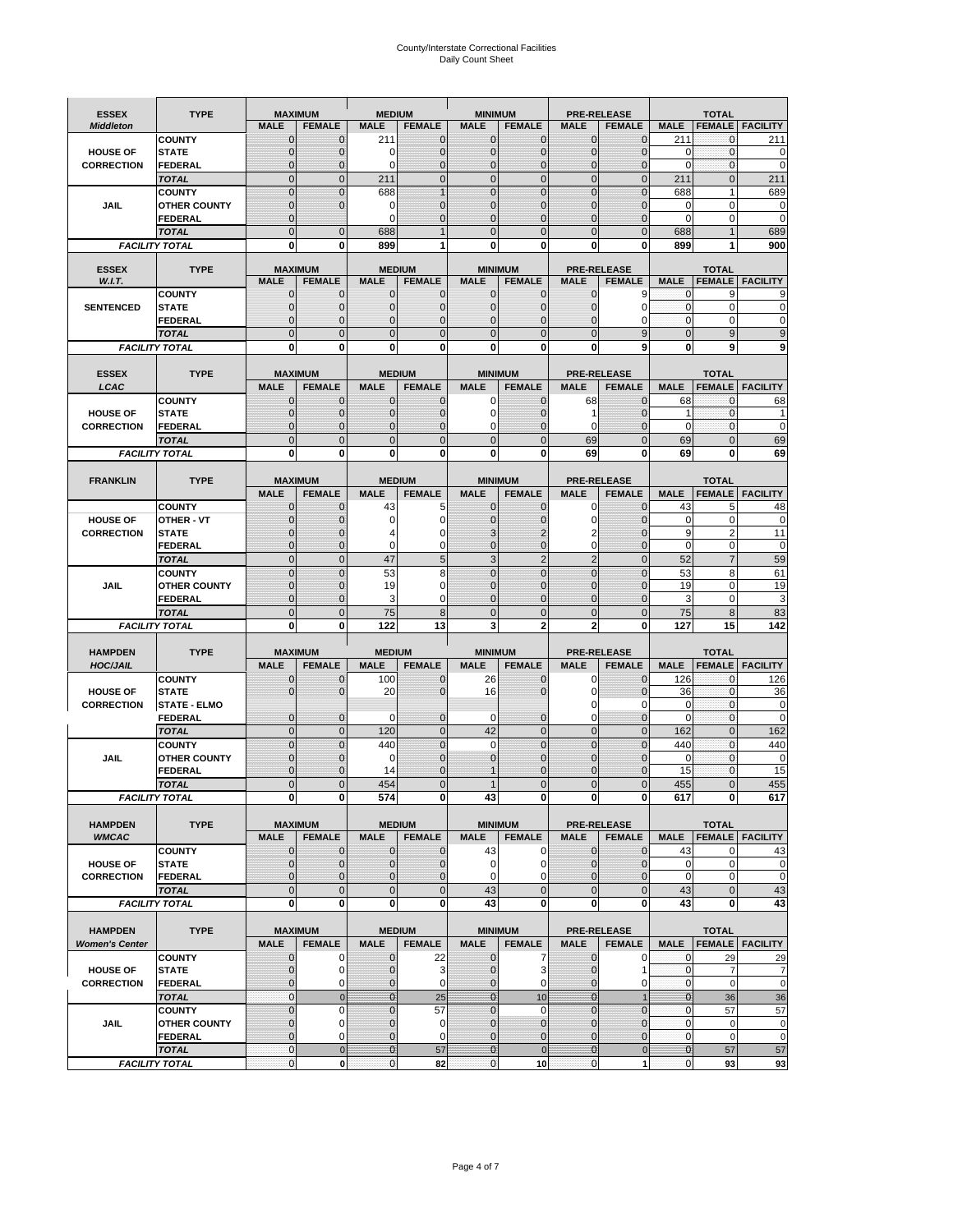| <b>HAMPSHIRE</b>                   | <b>TYPE</b>                   | <b>MAXIMUM</b>                |                     |                    | <b>MEDIUM</b>                  | <b>MINIMUM</b>                |                                 |                     | <b>PRE-RELEASE</b>                  |                     | <b>TOTAL</b>                   |                        |
|------------------------------------|-------------------------------|-------------------------------|---------------------|--------------------|--------------------------------|-------------------------------|---------------------------------|---------------------|-------------------------------------|---------------------|--------------------------------|------------------------|
|                                    |                               | <b>MALE</b>                   | <b>FEMALE</b>       | <b>MALE</b>        | <b>FEMALE</b>                  | <b>MALE</b>                   | <b>FEMALE</b>                   | <b>MALE</b>         | <b>FEMALE</b>                       | <b>MALE</b>         | <b>FEMALE</b>                  | <b>FACILITY</b>        |
|                                    | <b>COUNTY</b>                 | $\mathbf 0$                   | $\overline{0}$      | 31                 | $\mathbf 0$                    | 2                             | $\mathbf{0}$                    | 3                   | $\overline{0}$                      | 36                  | 0                              | 36                     |
| <b>HOUSE OF</b>                    | <b>STATE</b>                  | ∩                             | 0                   | 2                  | $\mathbf{0}$                   | 0                             | $\mathbf 0$                     | 5                   | 0                                   | 7                   | $\mathbf 0$                    | 7                      |
| <b>CORRECTION</b>                  | <b>FEDERAL</b>                | $\mathbf{0}$                  | 0                   | $\mathbf 0$        | $\mathbf{0}$                   | 0                             | $\mathbf{0}$                    | $\mathbf{0}$        | $\overline{0}$                      | $\mathbf 0$         | $\mathbf 0$                    | $\mathbf 0$            |
|                                    | <b>TOTAL</b>                  | $\overline{0}$                | $\mathbf 0$         | 33                 | $\overline{0}$                 | $\overline{2}$                | $\overline{0}$                  | $\boldsymbol{8}$    |                                     | 43                  | $\mathbf 0$                    | 43                     |
|                                    | <b>COUNTY</b>                 | $\Omega$                      | $\mathbf 0$         | 74                 | $\mathbf{0}$                   | $\overline{0}$                | $\overline{0}$                  | $\overline{0}$      | $\mathbf 0$                         | 74                  | $\mathbf 0$                    | 74                     |
| JAIL                               | <b>OTHER COUNTY</b>           | 0                             | $\overline{0}$      | $\overline{0}$     | $\mathbf{0}$                   | $\overline{0}$                | $\mathbf{0}$                    | 0                   | $\overline{0}$                      | $\mathbf 0$         | $\mathbf{0}$                   | $\pmb{0}$              |
|                                    | <b>FEDERAL</b>                | $\mathbf{0}$                  | $\overline{0}$      | 3                  | 0                              | $\overline{0}$                | $\overline{0}$                  | $\mathbf{0}$        | $\overline{0}$                      | 3                   | $\mathbf 0$                    | 3                      |
|                                    | <b>TOTAL</b>                  | $\Omega$                      | $\overline{0}$      | 77                 | $\mathbf 0$                    | $\mathbf 0$                   | $\overline{0}$                  | $\mathbf{0}$        |                                     | 77                  | $\mathbf 0$                    | 77                     |
|                                    | <b>FACILITY TOTAL</b>         | $\bf{0}$                      | 0                   | 110                | 0                              | 2                             | 0                               | 8                   |                                     | 120                 | 0                              | 120                    |
|                                    |                               |                               |                     |                    |                                |                               |                                 |                     |                                     |                     |                                |                        |
| <b>MIDDLESEX</b><br>E. Cambridge   | <b>TYPE</b>                   | <b>MAXIMUM</b><br><b>MALE</b> | <b>FEMALE</b>       | <b>MALE</b>        | <b>MEDIUM</b><br><b>FEMALE</b> | <b>MINIMUM</b><br><b>MALE</b> | <b>FEMALE</b>                   | <b>MALE</b>         | <b>PRE-RELEASE</b><br><b>FEMALE</b> | <b>MALE</b>         | <b>TOTAL</b><br><b>FEMALE</b>  | <b>FACILITY</b>        |
|                                    | <b>COUNTY</b>                 | 0                             | $\mathbf 0$         | 0                  | 0                              | 0                             | $\mathbf{0}$                    | $\mathbf 0$         | 0                                   | 0                   | $\mathbf{0}$                   | 0                      |
| <b>HOUSE OF</b>                    | <b>STATE</b>                  | $\pmb{0}$                     | $\mathbf{0}$        | $\mathbf 0$        | $\mathbf 0$                    | 0                             | $\mathbf{0}$                    | $\mathbf 0$         | 0                                   | $\mathbf 0$         | $\mathbf 0$                    | $\mathbf 0$            |
| <b>CORRECTION</b>                  | <b>FEDERAL</b>                | $\mathbf{0}$                  | $\mathbf{0}$        | $\mathbf 0$        | $\mathbf{O}$                   | $\mathbf{0}$                  | $\mathbf{0}$                    | $\mathbf{0}$        | $\mathbf 0$                         | $\mathbf 0$         | $\mathbf 0$                    | $\pmb{0}$              |
|                                    | <b>TOTAL</b>                  | $\mathbf{0}$                  | $\overline{0}$      | $\overline{0}$     | $\mathbf{0}$                   | $\overline{0}$                | $\mathbf 0$                     | $\mathbf{0}$        | $\overline{0}$                      | $\overline{0}$      | $\overline{0}$                 | $\pmb{0}$              |
|                                    | <b>COUNTY</b>                 | $\mathbf{0}$                  | $\mathbf{0}$        | $\mathbf 0$        | $\mathbf{O}$                   | $\mathbf{0}$                  | $\mathbf{0}$                    | $\mathbf{O}$        | $\overline{0}$                      | $\mathbf 0$         | $\mathbf{0}$                   | $\pmb{0}$              |
| JAIL                               | <b>OTHER COUNTY</b>           | $\Omega$                      | $\mathbf 0$         | $\mathbf{0}$       | $\Omega$                       | $\mathbf{0}$                  | $\mathbf{0}$                    | $\mathbf{0}$        | $\overline{0}$                      | $\mathbf 0$         | $\mathbf{0}$                   | $\mathbf 0$            |
|                                    | <b>FEDERAL</b>                | $\mathbf{0}$                  | $\mathbf 0$         | $\mathbf 0$        | $\mathbf{O}$                   | 0                             | $\mathbf{0}$                    | $\mathbf{O}$        | 0                                   | $\mathbf 0$         | $\mathbf 0$                    | $\mathbf 0$            |
|                                    | <b>TOTAL</b>                  | $\mathbf{0}$                  | $\overline{0}$      | $\overline{0}$     | $\mathbf{0}$                   | $\mathbf 0$                   | $\mathbf 0$                     | $\mathbf{0}$        | $\overline{0}$                      | $\mathbf 0$         | $\overline{0}$                 | $\mathbf 0$            |
|                                    | <b>FACILITY TOTAL</b>         | 0                             | $\bf{0}$            | 0                  | 0                              | 0                             | 0                               | 0                   | 0                                   | 0                   | 0                              | $\bf{0}$               |
|                                    |                               |                               |                     |                    |                                |                               |                                 |                     |                                     |                     |                                |                        |
| <b>MIDDLESEX</b>                   | <b>TYPE</b>                   | <b>MAXIMUM</b>                |                     |                    | <b>MEDIUM</b>                  | <b>MINIMUM</b>                |                                 |                     | <b>PRE-RELEASE</b>                  |                     | <b>TOTAL</b>                   |                        |
| <b>Billerica</b>                   |                               | <b>MALE</b>                   | <b>FEMALE</b>       | <b>MALE</b>        | <b>FEMALE</b>                  | <b>MALE</b>                   | <b>FEMALE</b>                   | <b>MALE</b>         | <b>FEMALE</b>                       | <b>MALE</b>         | <b>FEMALE</b>                  | <b>FACILITY</b>        |
|                                    | <b>COUNTY</b>                 | 0                             | $\overline{0}$      | 134                | $\mathbf 0$                    | 13                            | $\mathbf 0$                     | 22                  | $\overline{0}$                      | 169                 | $\mathbf{0}$                   | 169                    |
| <b>HOUSE OF</b>                    | <b>STATE</b>                  |                               | $\overline{0}$      | 0                  | $\mathbf 0$                    | 0                             | $\overline{0}$                  | 0                   | $\overline{0}$                      | 0<br>$\overline{0}$ | $\mathbf{0}$                   | 0<br>$\mathbf 0$       |
| <b>CORRECTION</b>                  | FEDERAL                       | $\Omega$<br>$\mathbf{0}$      | 0<br>$\overline{0}$ | 0                  | $\mathbf{0}$<br>$\mathbf{0}$   | 0                             | $\mathbf{0}$<br>$\mathbf{0}$    | $\mathbf 0$<br>22   | 0<br>$\overline{0}$                 |                     | $\mathbf 0$                    |                        |
|                                    | <b>TOTAL</b><br><b>COUNTY</b> | $\Omega$                      | $\overline{0}$      | 134<br>392         | $\mathbf 0$                    | 13<br>$\overline{0}$          | $\Omega$                        | $\mathbf{0}$        | $\overline{0}$                      | 169                 | $\overline{0}$<br>$\mathbf{0}$ | 169                    |
| JAIL                               | <b>OTHER COUNTY</b>           | $\Omega$                      | 0                   | 0                  | $\overline{0}$                 | 0                             | $\mathbf{0}$                    | $\overline{0}$      | 0                                   | 392<br>0            | $\mathbf{0}$                   | 392<br>0               |
|                                    | <b>FEDERAL</b>                | 0                             | $\overline{0}$      | $\mathbf 0$        | 0                              | $\overline{0}$                | $\overline{0}$                  | 0                   | $\overline{0}$                      | $\mathbf 0$         | $\mathbf{0}$                   | $\mathbf 0$            |
|                                    | <b>TOTAL</b>                  | $\Omega$                      | $\mathbf 0$         | 392                | $\mathbf{0}$                   | $\mathbf 0$                   | $\mathbf 0$                     | $\mathbf{0}$        | $\overline{0}$                      | 392                 | $\mathbf 0$                    | 392                    |
|                                    | <b>FACILITY TOTAL</b>         |                               | $\mathbf 0$         | 526                | $\bf{0}$                       | 13                            | 0                               | 22                  | 0                                   | 561                 | $\bf{0}$                       | 561                    |
|                                    |                               |                               |                     |                    |                                |                               |                                 |                     |                                     |                     |                                |                        |
|                                    |                               |                               |                     |                    |                                |                               |                                 |                     |                                     |                     |                                |                        |
| <b>NORFOLK</b>                     | <b>TYPE</b>                   | <b>MAXIMUM</b>                |                     |                    | <b>MEDIUM</b>                  | <b>MINIMUM</b>                |                                 |                     | <b>PRE-RELEASE</b>                  |                     | <b>TOTAL</b>                   |                        |
| Dedham / RT 128                    |                               | <b>MALE</b>                   | <b>FEMALE</b>       | <b>MALE</b>        | <b>FEMALE</b>                  | <b>MALE</b>                   | <b>FEMALE</b>                   | <b>MALE</b>         | <b>FEMALE</b>                       | <b>MALE</b>         | <b>FEMALE</b>                  | <b>FACILITY</b>        |
|                                    | <b>COUNTY</b>                 | $\Omega$                      | 0                   | 81                 | 0                              | 0                             | $\mathbf 0$                     | 18                  | $\overline{0}$                      | 99                  | 0                              | 99                     |
| <b>HOUSE OF</b>                    | <b>STATE</b>                  | $\Omega$                      | $\overline{0}$      | 0                  | $\mathbf{0}$                   | 0                             | $\overline{0}$                  | 0                   | $\overline{0}$                      | 0                   | 0                              | $\mathbf 0$            |
| <b>CORRECTION</b>                  | <b>FEDERAL</b>                | $\Omega$                      | 0                   | 0                  | $\mathbf{0}$                   | 0                             | $\mathbf 0$                     | 0                   | 0                                   | $\mathbf 0$         | $\mathbf 0$                    | $\mathbf 0$            |
|                                    | <b>TOTAL</b>                  | $\Omega$                      | $\overline{0}$      | 81                 | $\mathbf{0}$                   | $\mathbf 0$                   | $\mathbf 0$                     | 18                  | $\overline{0}$                      | 99                  | $\mathbf 0$                    | 99                     |
|                                    | <b>COUNTY</b>                 | $\overline{0}$                | $\overline{0}$      | 217                | $\mathbf{0}$                   | $\overline{0}$                | $\overline{0}$                  | 0                   | $\overline{0}$                      | 217                 | $\mathbf{0}$                   | 217                    |
| JAIL                               | INS                           | $\mathbf{0}$                  | 0                   | 0                  | $\overline{0}$                 | 0                             | $\mathbf 0$                     | 0                   | 0                                   | 0                   | 0                              | $\mathbf 0$            |
|                                    | <b>FEDERAL</b>                | $\Omega$                      | $\overline{0}$      | 62                 | $\mathbf 0$                    | $\overline{0}$                | $\overline{0}$                  | 0                   | $\overline{0}$                      | 62                  | $\mathbf{0}$                   | 62                     |
|                                    | <b>TOTAL</b>                  | $\mathbf 0$                   | $\overline{0}$      | 279                | $\mathbf 0$                    | $\overline{0}$                | $\overline{0}$                  | $\Omega$            | $\overline{0}$                      | 279                 | $\overline{0}$                 | 279                    |
|                                    | <b>FACILITY TOTAL</b>         | $\mathbf 0$                   | $\mathbf 0$         | 360                | 0                              | 0                             | 0                               | 18                  | 0                                   | 378                 | $\bf{0}$                       | 378                    |
|                                    |                               |                               |                     |                    |                                |                               |                                 |                     |                                     |                     |                                |                        |
| <b>NORFOLK</b><br><b>Braintree</b> | <b>TYPE</b>                   | <b>MAXIMUM</b><br><b>MALE</b> | <b>FEMALE</b>       | <b>MALE</b>        | <b>MEDIUM</b><br><b>FEMALE</b> | <b>MALE</b>                   | <b>MINIMUM</b><br><b>FEMALE</b> | <b>MALE</b>         | <b>PRE-RELEASE</b><br><b>FEMALE</b> | <b>MALE</b>         | <b>TOTAL</b><br><b>FEMALE</b>  | <b>FACILITY</b>        |
|                                    | <b>COUNTY</b>                 | $\mathbf 0$                   | $\mathbf 0$         | 0                  | $\mathbf 0$                    | 0                             | $\mathbf{0}$                    | $\mathbf 0$         | $\mathbf 0$                         | 0                   | 0                              | 0                      |
| <b>HOUSE OF</b>                    | <b>STATE</b>                  | $\mathbf{0}$                  | $\overline{0}$      | $\mathbf 0$        | $\overline{0}$                 | $\overline{0}$                | $\mathbf{0}$                    | $\overline{0}$      | $\mathbf{0}$                        | $\mathbf{0}$        | 0                              | $\Omega$               |
| <b>CORRECTION</b>                  | FEDERAL                       | $\mathbf 0$                   | 0                   | 0                  | $\mathbf 0$                    | $\pmb{0}$                     | 0                               | $\mathbf 0$         | $\mathbf 0$                         | $\pmb{0}$           | 0                              | $\mathbf 0$            |
|                                    | <b>TOTAL</b>                  | $\mathbf{0}$                  | $\mathbf{0}$        | $\mathbf 0$        | $\mathbf{0}$                   | $\mathbf 0$                   | $\pmb{0}$                       | $\mathbf{0}$        | $\mathbf 0$                         | $\mathbf 0$         | $\mathbf 0$                    | $\mathbf 0$            |
|                                    | <b>FACILITY TOTAL</b>         | $\mathbf{0}$                  | $\mathbf{0}$        | 0                  | $\mathbf 0$                    | $\mathbf{0}$                  | $\bf{0}$                        | $\mathbf 0$         | $\mathbf{0}$                        | $\mathbf 0$         | 0                              | $\mathbf 0$            |
|                                    |                               |                               |                     |                    |                                |                               |                                 |                     |                                     |                     |                                |                        |
| <b>PLYMOUTH</b>                    | <b>TYPE</b>                   |                               | <b>MAXIMUM</b>      |                    | <b>MEDIUM</b>                  |                               | <b>MINIMUM</b>                  |                     | <b>PRE-RELEASE</b>                  |                     | <b>TOTAL</b>                   |                        |
|                                    |                               | <b>MALE</b>                   | <b>FEMALE</b>       | <b>MALE</b>        | <b>FEMALE</b>                  | <b>MALE</b>                   | <b>FEMALE</b>                   | <b>MALE</b>         | <b>FEMALE</b>                       | <b>MALE</b>         |                                | <b>FEMALE FACILITY</b> |
|                                    | <b>COUNTY</b>                 | $\mathbf{0}$                  | $\mathbf{0}$        | 68                 | $\mathbf{0}$                   | 0                             | $\mathbf{0}$                    | $\mathbf{0}$        | $\overline{0}$                      | 68                  | 0                              | 68                     |
| <b>HOUSE OF</b>                    | <b>STATE</b>                  | $\mathbf{0}$                  | 0                   | 23                 | $\mathbf{0}$                   | 0                             | $\pmb{0}$                       | $\mathbf 0$         | $\overline{0}$                      | 23                  | $\mathbf{0}$                   | 23                     |
| <b>CORRECTION</b>                  | <b>FEDERAL</b>                | $\Omega$                      | 0                   | 0                  | $\mathbf{0}$                   | 0                             | $\mathbf{0}$                    | $\mathbf{0}$        | 0                                   | $\mathbf 0$         | $\mathbf{0}$                   | $\mathbf 0$            |
|                                    | <b>DYS</b>                    | $\mathbf{0}$                  | 0                   | $\mathbf 0$        | $\mathbf 0$                    | 0                             | $\pmb{0}$                       | $\mathbf 0$         | $\overline{0}$                      | $\mathbf 0$         | $\mathbf{0}$                   | $\mathbf 0$            |
|                                    | <b>TOTAL</b>                  | $\mathbf 0$                   | $\mathbf 0$         | 91                 | $\mathbf 0$                    | $\mathbf 0$                   | $\mathbf 0$                     | $\mathbf 0$         | $\mathbf 0$                         | 91                  | $\pmb{0}$                      | 91                     |
|                                    | <b>COUNTY</b>                 | $\overline{0}$                | $\overline{0}$      | 213                | $\pmb{0}$                      | $\mathbf 0$                   | $\mathbf 0$                     | $\pmb{0}$           | $\mathbf 0$                         | 213                 | $\mathbf{0}$                   | 213                    |
| JAIL                               | <b>OTHER COUNTY</b>           | $\mathbf{0}$<br>$\Omega$      | 0                   | 120                | $\overline{0}$                 | 0                             | $\mathbf{0}$                    | 0                   | $\overline{0}$                      | 120                 | $\mathbf{0}$                   | 120                    |
|                                    | <b>FEDERAL</b><br>52A's       | $\Omega$                      | 0<br>$\overline{0}$ | 212<br>$\mathbf 0$ | $\mathbf 0$<br>$\overline{0}$  | 0<br>$\overline{0}$           | $\mathbf{0}$<br>$\mathbf 0$     | 0<br>$\overline{0}$ | 0<br>$\overline{0}$                 | 212<br>$\mathbf 0$  | $\mathbf 0$<br>$\mathbf 0$     | 212<br>$\mathbf 0$     |
|                                    | Non 52A's                     | $\mathbf{0}$                  | 0                   | 0                  | $\mathbf{0}$                   | 0                             | $\mathbf 0$                     | $\mathbf 0$         | 0                                   | 0                   | 0                              | $\mathbf 0$            |
|                                    | <b>TOTAL</b>                  | $\overline{0}$                | $\overline{0}$      | 545                | $\overline{0}$                 | $\overline{0}$                | $\mathbf{0}$                    | $\mathbf{0}$        | $\mathbf 0$                         | 545                 | $\mathbf 0$                    | 545                    |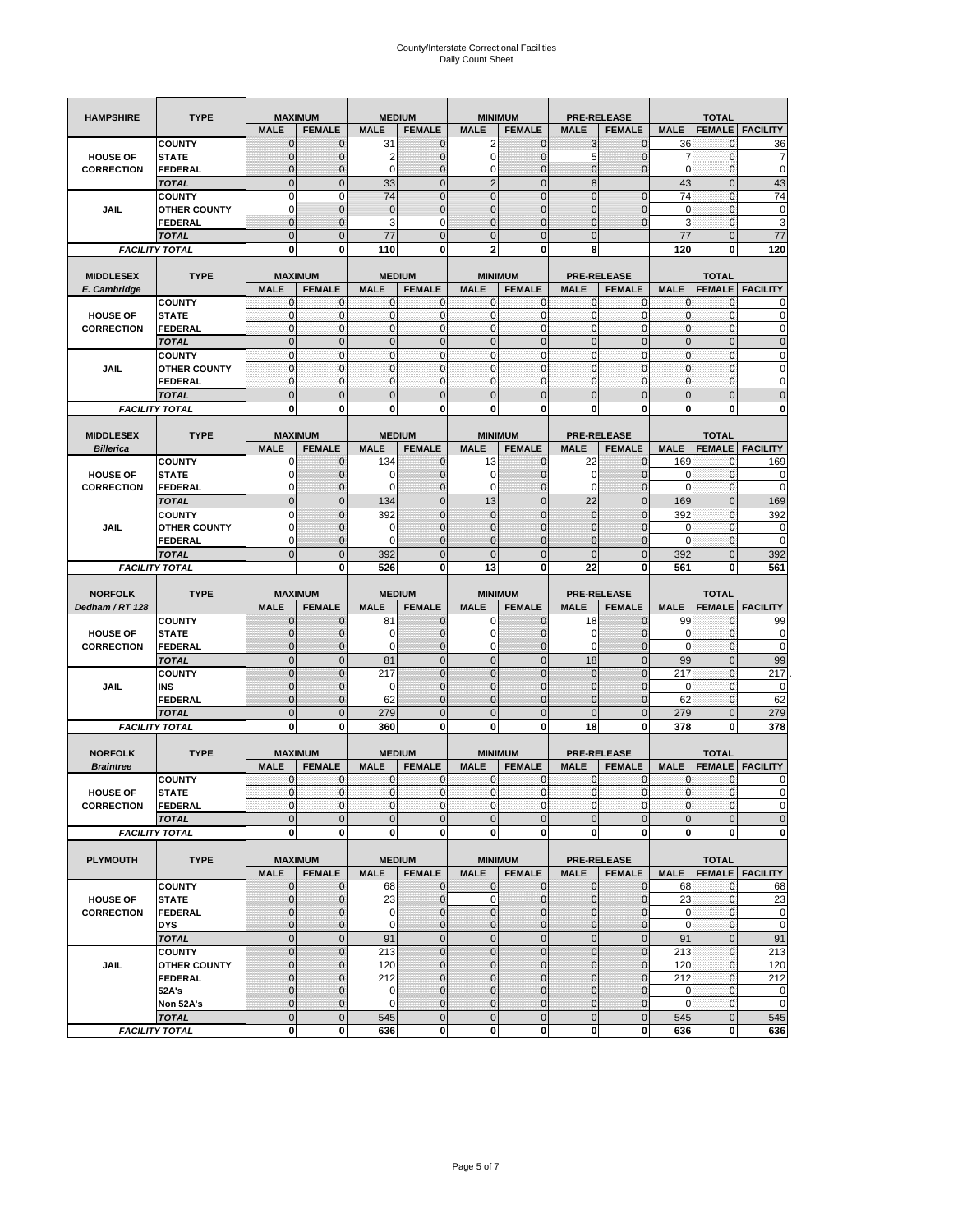# County/Interstate Correctional Facilities Daily Count Sheet

| <b>SUFFOLK</b>        | <b>TYPE</b>           |                              | <b>MAXIMUM</b> |               | <b>MEDIUM</b> |                | <b>MINIMUM</b> |              | <b>PRE-RELEASE</b> |             | <b>TOTAL</b>  |                 |
|-----------------------|-----------------------|------------------------------|----------------|---------------|---------------|----------------|----------------|--------------|--------------------|-------------|---------------|-----------------|
| <b>Nashua Street</b>  |                       | <b>MALE</b>                  | <b>FEMALE</b>  | <b>MALE</b>   | <b>FEMALE</b> | <b>MALE</b>    | <b>FEMALE</b>  | <b>MALE</b>  | <b>FEMALE</b>      | <b>MALE</b> | <b>FEMALE</b> | <b>FACILITY</b> |
|                       | <b>COUNTY</b>         | $\Omega$                     | $\mathbf{0}$   | 453           | $\Omega$      | $\mathbf{0}$   | $\Omega$       | $\mathbf{0}$ | $\Omega$           | 453         | $\Omega$      | 453             |
| JAIL                  | <b>OTHER COUNTY</b>   | $\Omega$                     | $\Omega$       | $\Omega$      | 0             | $\Omega$       | $\Omega$       | $\Omega$     | $\Omega$           | $\Omega$    | $\Omega$      | 0               |
|                       | <b>FEDERAL</b>        | $\mathbf{0}$                 | $\mathbf{0}$   | 0             | 0             | $\mathbf{0}$   | $\mathbf{0}$   | $\mathbf 0$  | $\mathbf{0}$       | $\Omega$    | 0             | 0               |
|                       | <b>TOTAL</b>          | $\Omega$                     | $\Omega$       | 453           | $\Omega$      | $\overline{0}$ | $\Omega$       | $\Omega$     | $\Omega$           | 453         | $\Omega$      | 453             |
|                       | <b>FACILITY TOTAL</b> | 0                            | $\mathbf{0}$   | 453           | 0             | $\mathbf{0}$   | $\bf{0}$       | $\mathbf{0}$ | 0                  | 453         | 0             | 453             |
|                       |                       |                              |                |               |               |                |                |              |                    |             |               |                 |
| <b>SUFFOLK</b>        | <b>TYPE</b>           |                              | <b>MAXIMUM</b> | <b>MEDIUM</b> |               |                | <b>MINIMUM</b> |              | <b>PRE-RELEASE</b> |             | <b>TOTAL</b>  |                 |
| South Bay             |                       | <b>MALE</b>                  | <b>FEMALE</b>  | <b>MALE</b>   | <b>FEMALE</b> | <b>MALE</b>    | <b>FEMALE</b>  | <b>MALE</b>  | <b>FEMALE</b>      | <b>MALE</b> | <b>FEMALE</b> | <b>FACILITY</b> |
|                       | <b>COUNTY</b>         | $\Omega$                     | $\mathbf{0}$   | 383           | 166           | $\mathbf{0}$   | $\mathbf{0}$   | 6            |                    | 389         | 167           | 556             |
| <b>HOUSE OF</b>       | <b>STATE</b>          |                              | $\overline{0}$ | $\Omega$      | $\Omega$      | $\Omega$       | O              | $\Omega$     | $\Omega$           | $\Omega$    | $\Omega$      | 0               |
| <b>CORRECTION</b>     | <b>FEDERAL</b>        | $\Omega$                     | $\overline{0}$ | 0             | $\Omega$      | $\mathbf{0}$   | $\Omega$       | $\Omega$     | 0                  | $\Omega$    | $\Omega$      | $\Omega$        |
|                       | <b>TOTAL</b>          | $\Omega$                     | $\overline{0}$ | 383           | 166           | $\mathbf 0$    | $\mathbf{0}$   | 6            | $\mathbf{1}$       | 389         | 167           | 556             |
|                       | <b>FACILITY TOTAL</b> | 0                            | 0              | 383           | 166           | $\mathbf{0}$   | 0              | 6            | 1                  | 389         | 167           | 556             |
|                       |                       |                              |                |               |               |                |                |              |                    |             |               |                 |
| <b>WORCESTER</b>      |                       |                              | <b>MAXIMUM</b> | <b>MEDIUM</b> |               |                | <b>MINIMUM</b> |              | <b>PRE-RELEASE</b> |             | <b>TOTAL</b>  |                 |
|                       |                       | <b>MALE</b>                  | <b>FEMALE</b>  | <b>MALE</b>   | <b>FEMALE</b> | <b>MALE</b>    | <b>FEMALE</b>  | <b>MALE</b>  | <b>FEMALE</b>      | <b>MALE</b> | <b>FEMALE</b> | <b>FACILITY</b> |
|                       | <b>COUNTY</b>         |                              |                |               |               |                |                |              |                    | 158         | $\Omega$      | 158             |
| <b>HOUSE OF</b>       | <b>STATE</b>          |                              |                |               |               |                |                |              |                    | 0           | 0             | 0               |
| <b>CORRECTION</b>     | FEDERAL               |                              |                |               |               |                |                |              |                    | $\Omega$    | $\Omega$      | 0               |
|                       | <b>TOTAL</b>          | $\Omega$                     | $\mathbf{0}$   | $\Omega$      | $\mathbf 0$   | $\mathbf{0}$   | $\mathbf{0}$   | $\mathbf{0}$ | $\Omega$           | 158         | $\mathbf{0}$  | 158             |
|                       | <b>COUNTY</b>         |                              |                |               |               |                |                |              |                    | 434         | $\Omega$      | 434             |
| <b>JAIL</b>           | <b>OTHER COUNTY</b>   |                              |                |               |               |                |                |              |                    | $\Omega$    | $\Omega$      | 0               |
|                       | FEDERAL               |                              |                |               |               |                |                |              |                    | $\Omega$    | $\Omega$      | $\mathbf 0$     |
|                       | <b>TOTAL</b>          | $\cap$                       | $\Omega$       | $\Omega$      | $\mathbf{0}$  | $\mathbf{0}$   | $\Omega$       | $\Omega$     | $\Omega$           | 434         | $\Omega$      | 434             |
|                       | <b>FACILITY TOTAL</b> | $\Omega$                     | 0              | $\Omega$      | 0             | $\mathbf{0}$   | $\bf{0}$       | $\mathbf 0$  | 0                  | 592         | O             | 592             |
|                       |                       |                              |                |               |               |                |                |              |                    |             |               |                 |
| <b>FEDERAL BUREAU</b> |                       | <b>STATE</b>                 |                |               |               |                |                |              |                    |             |               |                 |
| OF PRISONS            | <b>TYPE</b>           | <b>TOTAL</b><br><b>STATE</b> | 11             |               |               |                |                |              |                    |             |               |                 |
| <b>DYS</b>            | <b>TYPE</b>           | <b>TOTAL</b>                 | 0              |               |               |                |                |              |                    |             |               |                 |
|                       |                       | <b>STATE</b>                 |                |               |               |                |                |              |                    |             |               |                 |
| <b>INTERSTATES</b>    | <b>TYPE</b>           | <b>TOTAL</b>                 | 77             |               |               |                |                |              |                    |             |               |                 |

\*Data for county facilities is provided by the MA County Sheriffs.